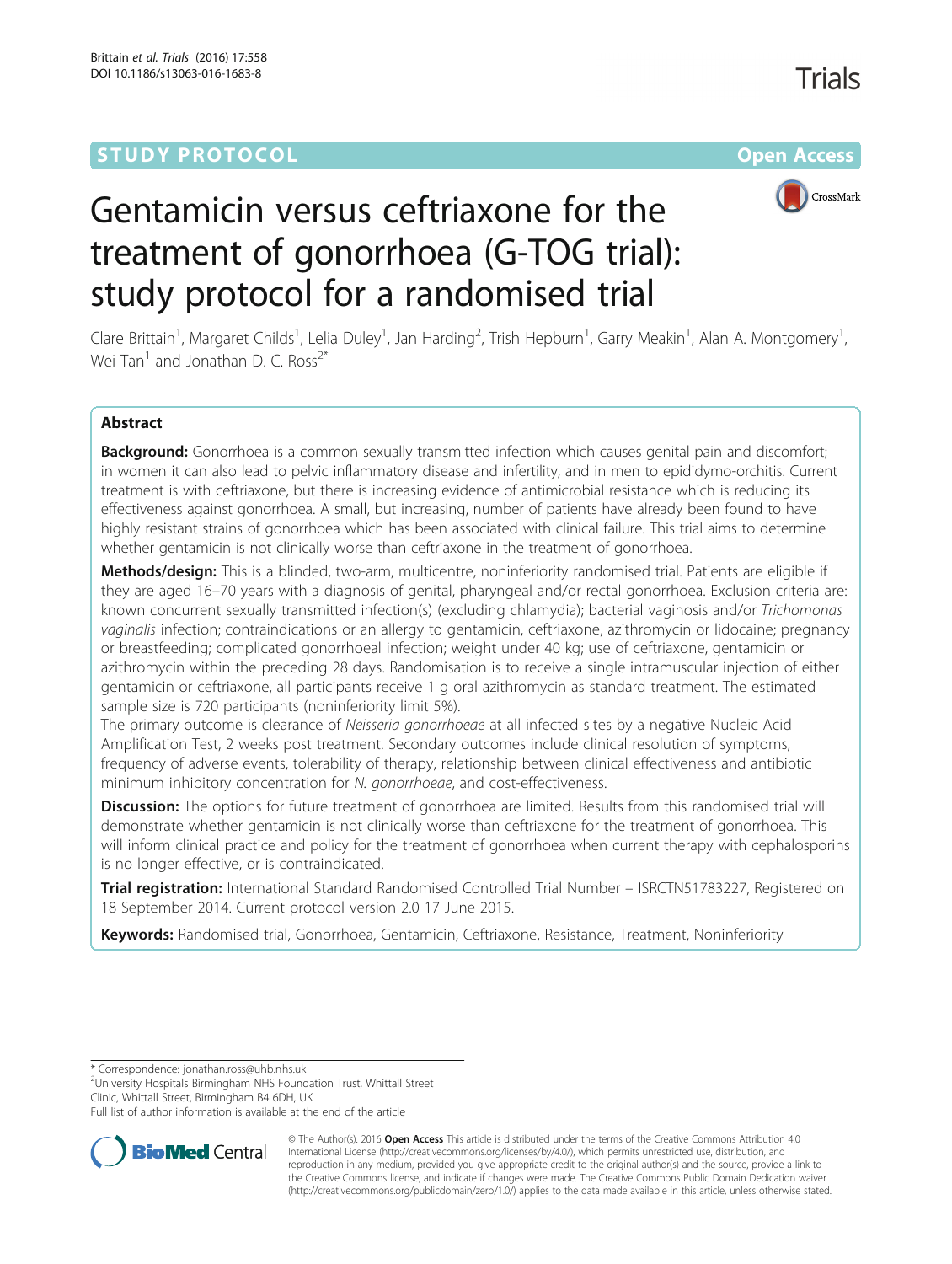# Background

Gonorrhoea is the second most common bacterial sexually transmitted infection (STI) in the UK, with 34,958 infections reported in 2014 [[1\]](#page-7-0). A disproportionate burden of infection is seen in young adults and minority ethnic groups (35% of infections). The highest rates of infection are in large urban areas, and infection is concentrated in core high-risk groups such as men who have sex with men (MSM), black and minority ethnic (BME) groups, and those reporting multiple sexual partners. There has recently been a significant rise in rectal gonorrhoea in MSM thought to reflect an increase in unsafe sexual behaviour [\[2](#page-7-0)].

Gonorrhoea leads to local inflammation causing genital pain and discomfort, and the localised immune activation also facilitates the acquisition and transmission of HIV. In women, infection can spread to the fallopian tubes and ovaries causing pelvic inflammatory disease with resultant tubal scarring, infertility, chronic pelvic pain and an increased risk of ectopic pregnancy. In men, gonorrhoea can lead to epididymo-orchitis and, in men who have sex with men, gonococcal proctitis can lead to abscess and fistula formation. Pharyngeal infection, whilst usually asymptomatic, is an important reservoir of onward transmission in both women and MSM. It is also harder to treat with antibiotics [[3\]](#page-7-0) and can persist even when sensitivity testing suggests that it should be susceptible [[3\]](#page-7-0). It is, therefore, important to find out whether treatment is effective for infection at all anatomical sites.

# Antibiotic treatment and resistance

Neisseria gonorrhoeae readily develops resistance to antibiotic regimens. There are now high levels of resistance against penicillins, sulphonamides, tetracyclines and quinolones, all of which are no longer recommended for use. A real possibility of multidrug-resistant gonorrhoea and the lack of treatment options has recently been highlighted [\[4](#page-7-0)]. Guidance from the British Association for Sexual Health and HIV (BASHH) is to treat with ceftriaxone (given with adjunctive azithromycin) and this currently cures over 95% of patients [\[2](#page-7-0)]. Recent surveillance data show a reduction in sensitivity to ceftriaxone with an upward drift in the minimum inhibitory concentration (MIC) (13% with MIC over 0.03 mg/l in 2010 cf. 1% in 2007), i.e. the proportion of cases which remain highly sensitive to ceftriaxone has decreased over time [[5\]](#page-7-0). Sporadic clinical failure of cephalosporins has been reported from Japan, Sweden, Spain and France [[6](#page-7-0)–[10](#page-8-0)]. The same reduction in antibiotic sensitivity was followed by widespread clinical failure within a few years for other antimicrobials (penicillin, tetracyclines and quinolones) used to treat gonorrhoea. More recently an outbreak of azithromycin-resistant gonorrhoea has been reported in

England further highlighting the need to identify other effective treatment regimens [[11](#page-8-0)]. Despite this recent outbreak azithromycin resistance remains uncommon in England and levels of azithromycin resistance have not increased over the past 18 months since the outbreak was first identified. Current national and international treatment guidelines continue to recommend dual antibiotic therapy, including azithromycin, for the treatment of gonorrhoea. The ongoing use of azithromycin will be monitored during the trial to ensure that its use remains appropriate.

# Alternative treatment

If cephalosporins become ineffective the options for treating gonorrhoea are currently limited. With the exception of gentamicin, alternative agents have either not been assessed in vivo (such as ertapenem, solithromycin) [[12](#page-8-0)–[15](#page-8-0)], are reserved for specific infections (e.g. rifampicin for tuberculosis) [[16\]](#page-8-0) or have the potential to rapidly develop resistance (e.g. spectinomycin) [[17\]](#page-8-0).

Two recent systematic reviews on gentamicin monotherapy reported cure rates for gentamicin of 62–98% in patients with gonorrhoea, but available studies were generally small and of low quality with a significant risk of bias and random error [\[18, 19](#page-8-0)]. No adverse events (AEs) were reported in these studies. A more recent two-arm prospective study evaluated single-dose gentamicin combined with 2 g oral azithromycin with a reported cure rate of 100% [[20](#page-8-0)]. Limited data are available on the efficacy of gentamicin when treating gonorrhoea in the pharynx or rectum, although antibiotics are sometimes less effective at these sites.

# Why a trial is needed now

As the susceptibility of N. gonorrhoeae to currently recommended antibiotics decreases and multidrug-resistant strains become more common, it is important to demonstrate the efficacy and safety of alternative treatment regimens in patients with gonorrhoea. Gentamicin is a cheap and widely available antibiotic. It has been associated with renal and vestibulo-cochlear toxicity, which is partially dose-related [[21\]](#page-8-0), and the use of a single oneoff dose appears to be well-tolerated [[22](#page-8-0)]. In vitro microbial sensitivity data [[23\]](#page-8-0) support the use of gentamicin but there is need for clinical trial data to assess its efficacy and safety, particularly in pharyngeal and rectal infections.

Our hypothesis is that gentamicin is not clinically worse than ceftriaxone in the treatment of gonorrhoea. The aim is to test this hypothesis in a randomised trial by comparing microbiological clearance of N. gonorrhoeae following treatment with gentamicin or with ceftriaxone.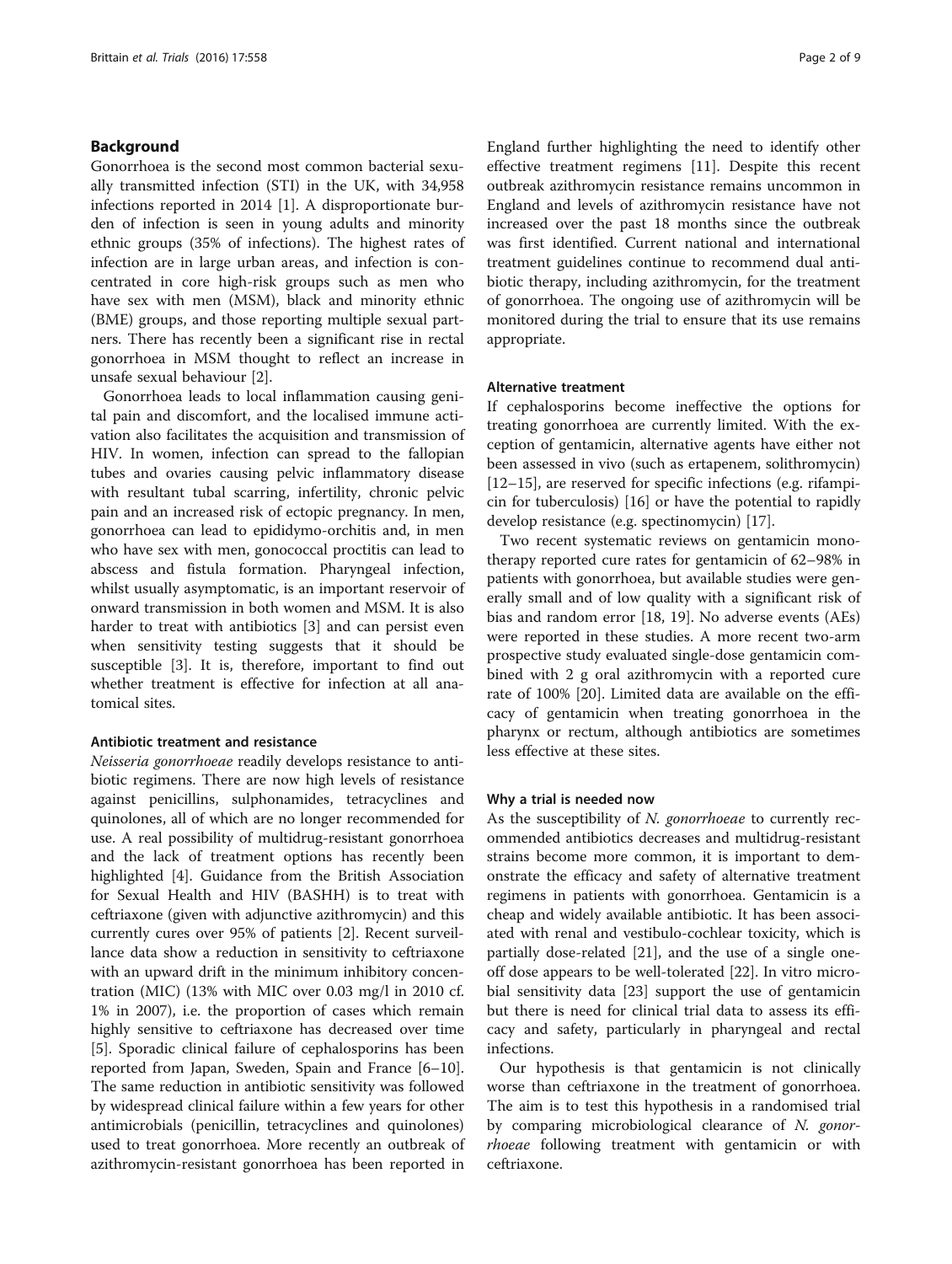# Methods/design

This is a blinded, two-arm, multicentre, noninferiority, randomised trial comparing the clinical effectiveness and safety of gentamicin and ceftriaxone in the treatment of gonorrhoea.

# Participants

Patients are eligible for the trial if they are aged 16–70 years and have received a positive diagnosis in the last 4 weeks of uncomplicated, untreated (not received any antibiotic in the previous 28 days which could have treated gonorrhoea, either partially or completely) genital, pharyngeal and/or rectal gonorrhoea. Diagnosis must be based on a positive gram-stained smear on microscopy, or a positive Nucleic Acid Amplification Test (NAAT). Current treatment guidelines do not differentiate their recommendations by sex of patient and there is no evidence from previous studies that treatment response differs between men and women, thus both male and female patients are eligible to take part in the trial.

Exclusion criteria are known concurrent bacterial STI (apart from chlamydia); known bacterial vaginosis and/or Trichomonas vaginalis infection; known contraindications or an allergy to gentamicin, ceftriaxone, azithromycin or lidocaine; patients with a current clinical diagnosis of complicated gonorrhoeal infections, for example pelvic inflammatory disease, epididymo-orchitis; patients who weigh less than 40 kg; patients who are receiving or have received ceftriaxone, gentamicin or azithromycin within the preceding 28 days. Pregnant and breastfeeding women are also excluded. Patients are only eligible to participate in the trial once.

Patients are recruited from 13 outpatient sexual health clinics in England, all of which offer direct self-referral with both a walk-in service and prebookable appointments. Clinics are situated in urban locations and care is provided by specialist medical and nursing staff following national management guidelines [[24\]](#page-8-0). Some clinics seeing a high proportion of MSM were purposely chosen to maximise the number individuals with pharyngeal and rectal infections included in the trial.

# Interventions

Participants are randomised to receive either gentamicin 240 mg (intervention) or ceftriaxone 500 mg (current standard treatment) and treatment is administered after obtaining consent during the same clinic visit.

Both treatments are administered from routine clinic stock as a single intramuscular injection. Ceftriaxone (500 mg) is a powder formulation and is dissolved in 1% lidocaine in accordance with the Summary of Product Characteristics (SmPC) and administered as a single 2 ml intramuscular injection. Gentamicin (240 mg) is made up from  $3 \times 2$ -ml (80-mg) vials in accordance with the SmPC and administered as a single 6-ml intramuscular injection. In addition, all participants receive a single oral dose of 1 g azithromycin, which is currently given as standard treatment alongside ceftriaxone.

Previous trials have most commonly used a 240-mg dose of gentamicin and the use of different doses has not demonstrated a significant dose-response effect across studies. In vitro susceptibility testing also suggests that isolates remain sensitive to gentamicin [\[23, 25\]](#page-8-0). The dose of ceftriaxone was chosen to be consistent with current UK gonorrhoea treatment guidelines [\[24\]](#page-8-0).

# Outcomes measures

The primary outcome measure is clearance of N. gonorrhoeae at all infected sites confirmed by a negative NAAT 2 weeks post treatment (as recommended by the British Association for Sexual Health and HIV).

The NAAT is an automated laboratory test and, therefore, it is not subject to bias through knowledge of treatment allocation. The method of NAAT (e.g. Aptima Combo (AC), Becton Dickinson (BD), Roche Cobas) performed varies between sexual health centres; therefore, in order to ensure consistency and standardisation in diagnostic and follow-up tests performed by local laboratories, additional samples are taken from participants recruited at centres where the AC NAAT method is not used by the local laboratory. Testing of these samples by AC NAAT is performed by a central laboratory (the Sexually Transmitted Bacteria Reference Unit (STBRU) within Public Health England). The results from the AC NAAT will be used to assess clearance for the primary endpoint.

Secondary outcomes are:

- Clinical resolution of symptoms<br>• frequency of nausea/yomiting. h
- frequency of nausea/vomiting, hearing loss, dizziness and rash
- Frequency of any other AEs reported by participants<br>• tolerability of injection as assessed by the participant
- tolerability of injection as assessed by the participant on a Visual Analogue Scale (VAS)
- Cost-effectiveness

The relationship between clearance of gonorrhoea and in vitro measurement of antibiotic MIC to inhibit N. gonorrhoeae growth will be assessed.

Effectiveness, tolerability and safety are assessed at a follow-up visit 2 weeks post treatment.

# Sample size

Based on a cure rate of 96% for the ceftriaxone regimen, which is consistent with previous trials, a total sample size of 646 for analysis (323 in each group) will achieve a 90% power to detect noninferiority with lower confidence interval for an absolute risk difference of 5%. The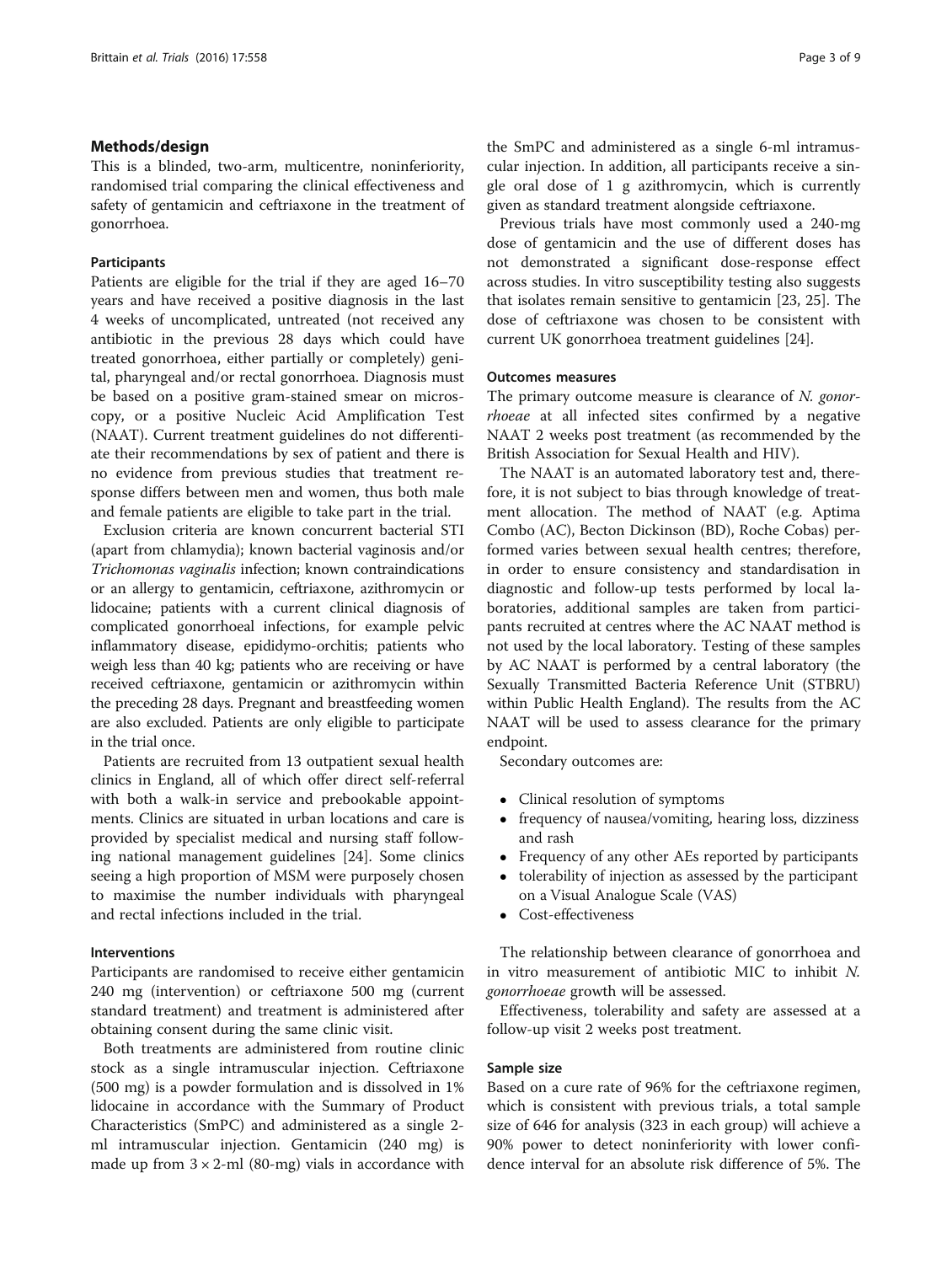one-sided significance level is 0.025. To allow for a loss to follow-up rate of up to 10%, the trial will recruit a total of 720 participants.

# Consent

Patients with a provisional (indicated by a positive gram stain of genital secretions on microscopy) or confirmed (indicated by a positive NAAT) diagnosis of gonorrhoea are screened for the trial and approached by a member of the site research team to determine whether they are interested in participating. They are provided with a Patient Information Sheet and given a verbal explanation of the trial with the opportunity to ask any questions and have these addressed. In addition, trial posters are on display in relevant areas of the clinic. These help to introduce the trial and, if patients are interested, they can ask clinic staff for additional details.

To avoid delaying treatment for a transmissible infection with serious sequelae, patients with either a provisional (on microscopy) or confirmed diagnosis (on NAAT) of untreated gonorrhoea are invited to participate and provide written consent at the same clinic visit.

# Randomisation

After providing consent, participants are registered in the trial using a web-based registration and randomisation system. Once eligibility is confirmed, participants are randomised to either gentamicin or ceftriaxone by a member of the research team. Staff who perform randomisation have no role in administering trial treatments and remain blinded to the treatment allocation, thereby minimising risk of selection bias through prediction of the allocation sequence.

Randomisation is based on a computer-generated pseudo-random code using permuted blocks of randomly varying size, created by the Nottingham Clinical Trials Unit (NCTU) in accordance with their Standard Operating Procedure and held on a secure server. Randomisation is in a 1:1 ratio, stratified by recruiting centre.

The web-based system generates a blinded prescription for G-TOG trial treatment which must be signed by the prescribing doctor. Site staff record only 'G-TOG study drug' in the participant's medical notes. The signed prescription is passed to a nurse who administers the allocated treatment.

# Blinding of the assessment of outcome

Nurses administering trial treatments are required to know each participant's allocation since they must formulate the drug into a single injection. Details of the nurses administering treatment at each centre are obtained during the trial set-up stage and access to the online randomisation allocation is granted according to

the role. All other staff at the recruiting centres remain blinded to treatment allocation.

Preparation and administration of trial treatments is undertaken in a separate area away from the blinded research team and the participant. In addition, nurses administering treatment are given guidance to provide standardised information to participants at the time of injection, which is the same regardless of treatment allocation, to prevent inadvertent unblinding. This two-step approach maintains blinding for members of the research team who are subsequently involved in the assessment of the participant.

To ensure that assessment of outcome is not influenced by knowledge of the allocated treatment, nurses administering trial treatments are not permitted any role in the collection of outcome data to reduce risk of ascertainment bias.

# Baseline visit

During the baseline visit, demographic information is collected together with details of the participant's sexual history and their symptoms.

For symptomatic participants, the baseline visit usually takes place on the same day as diagnosis based on the appearances of gram-stained genital discharge on microscopy. Asymptomatic participants are recalled to clinic for treatment following a positive diagnosis; once they have given consent to participate in the trial this second visit (the first following diagnosis) is considered as the baseline visit.

Each participant has swabs taken for NAAT and culture testing to determine the sites of infection. A full sampling profile is required according to the participant's gender and sexual orientation to reflect potential sites of exposure. This will allow the efficacy of treatment to be assessed at each infected site. Where swabs are not part of routine clinical care or have not been taken already during the baseline clinic visit (e.g. symptomatic participants where only swabs have been taken for routine care on the same day prior to consent), additional swabs are taken to complete the full sampling profile as defined in Table 1.

All samples collected are sent to local site laboratories for analysis and results are reported back to the clinic in

Table 1 Sampling schedule for trial participants

| Sex/reported sexual orientation Genital sample Pharynx |                       |   | Rectum |
|--------------------------------------------------------|-----------------------|---|--------|
| Women                                                  |                       |   |        |
| Heterosexual men                                       | ℐ                     | X |        |
| Men who have sex with men                              | $\mathcal{L}^{\circ}$ |   |        |

<sup>a</sup>Culture sample from cervix, Nucleic Acid Amplification Test (NAAT) sample from vagina or cervix

<sup>b</sup>Culture sample from urethra, NAAT sample from urine or urethra c Culture sample plus NAAT sample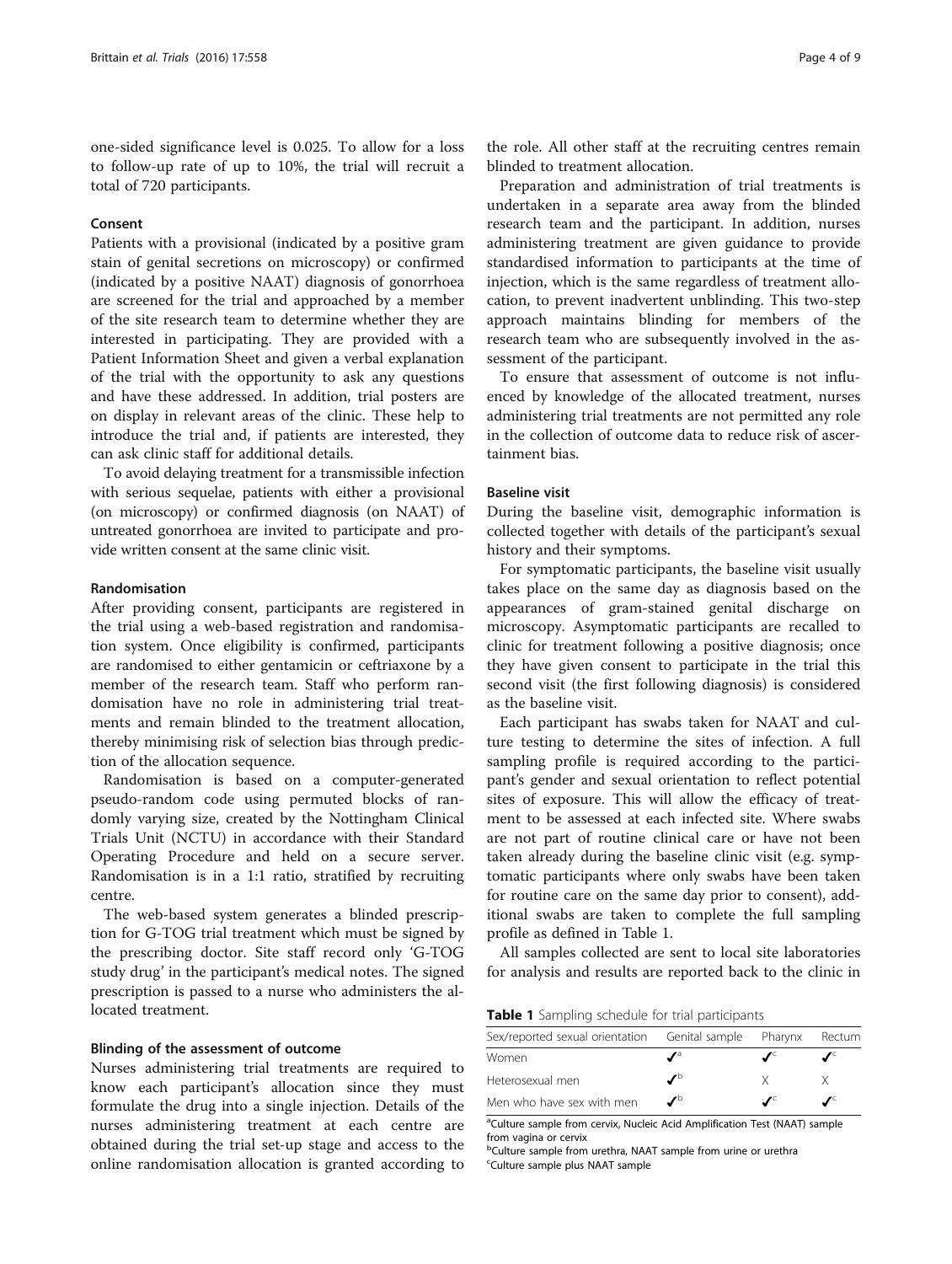the usual manner. The results from the baseline visit inform subsequent testing of previously infected sites at the follow-up visit.

In centres where AC NAAT is not used for local testing, an additional set of swabs is taken for AC NAAT by the central laboratory. The results of any tests performed by the central laboratory are not provided back to the clinic and are reported in batches to the NCTU. Management of the participant is based only on the results of local testing.

An additional blood sample is taken for measurement of the pretreatment immune response to gonococcal infection.

# Follow-up of participants

Participants are asked to return to clinic 2 weeks post treatment (which is also 2 weeks post randomisation) for a follow-up visit. Participants are reminded of their appointments using the individual clinic's existing recall procedures such as by short messaging service (SMS) messaging and telephone reminders. During the followup visit swabs from previously infected sites are taken for NAAT and culture to assess clearance of N. gonorrhoeae. A blood sample is taken to measure the posttreatment immune response. Each participant remains in the trial until this follow-up visit is completed. Participants are considered lost to follow-up if they have not returned for their follow-up appointment within 60 days of the baseline visit; this time point was chosen to allow younger participants, who are often working or have childcare commitments, enough flexibility to return to clinic, whilst not leaving it so long that the risk of reinfection was increased. The recruitment flow diagram is shown in Fig. [1.](#page-5-0)

If follow-up test results show that the participant has gonorrhoea, they are offered further investigation and treatment according to local clinic guidelines. This is not considered as part of the trial.

# Clinical resolution of symptoms

Participants are asked about their symptoms at the baseline visit, and they may also have a clinical examination if clinically indicated. Resolution of symptoms is assessed at the follow-up visit 2 weeks later.

# Frequency of adverse events and tolerability of therapy

Following the administration of the intramuscular treatment (baseline visit), participants are asked to complete a VAS to assess any pain associated with their injection. Participants are then asked to complete a second VAS at the follow-up visit to again assess their perception of injection discomfort experienced at baseline.

Adverse events and serious AEs from baseline to the end of the follow-up visit are collected. The known side effects of both gentamicin and ceftriaxone (nausea/ vomiting, hearing loss, dizziness and rash) are assessed by direct questioning during the follow-up visit by a member of the research team blind to the allocated treatment group. Ototoxicity and nephrotoxicity are the most common side effects associated with gentamicin therapy. Both effects are related to renal impairment and their frequency following a single dose of gentamicin is not known. Other AEs are collected by direct questioning of the participant by a member of the research team at site; participants are asked about any additional new symptoms or complaints (i.e. those not existing before administration of the treatment). In addition, all participants have a blood sample taken at the baseline and follow-up visit to assess changes in creatinine level.

# Cost-effectiveness

Participants are asked questions during their follow-up visit about any additional health resource (e.g. GP or other clinic visit) use since the baseline visit. The economic analysis will compare the costs associated with the current standard treatment, ceftriaxone, with those of the proposed alternative treatment, gentamicin, in the treatment of gonorrhoea. Given that the primary objective of the trial is to determine noninferiority of gentamicin compared to ceftriaxone, the economic analysis will focus on establishing whether the use of gentamicin rather than ceftriaxone is cost-neutral in the treatment of gonorrhoea. This will involve the examination of costs and resource use to determine whether there are any differences between the two treatments.

# Data management and trial monitoring

Data are entered into a trial-specific database developed and maintained by the Nottingham Clinical Trials Unit (NCTU). Access to the database is restricted and secure. All trial data are anonymised by use of unique participant trial numbers. Data quality is checked using criteria for out-of-range and consistency, and checks for conflicting data within and between Data Collections Forms. Missing data and data queries are referred promptly back to the recruiting site for clarification.

Trial monitoring is by central statistical monitoring combined with site visits. Central statistical monitoring is used to assess compliance with protocol, monitor patterns of recruitment at sites, reasons for nonrecruitment and tracking of participant samples. Each site will have at least one monitoring visit. The timing of this visit is influenced by recruitment, data quality and compliance with the protocol and trial procedures.

The trial is conducted in accordance with the ethical principles that have their origin in the Declaration of Helsinki, 2013, with relevant regulations and with MRC Guidelines for Good Clinical Practice in Clinical Trials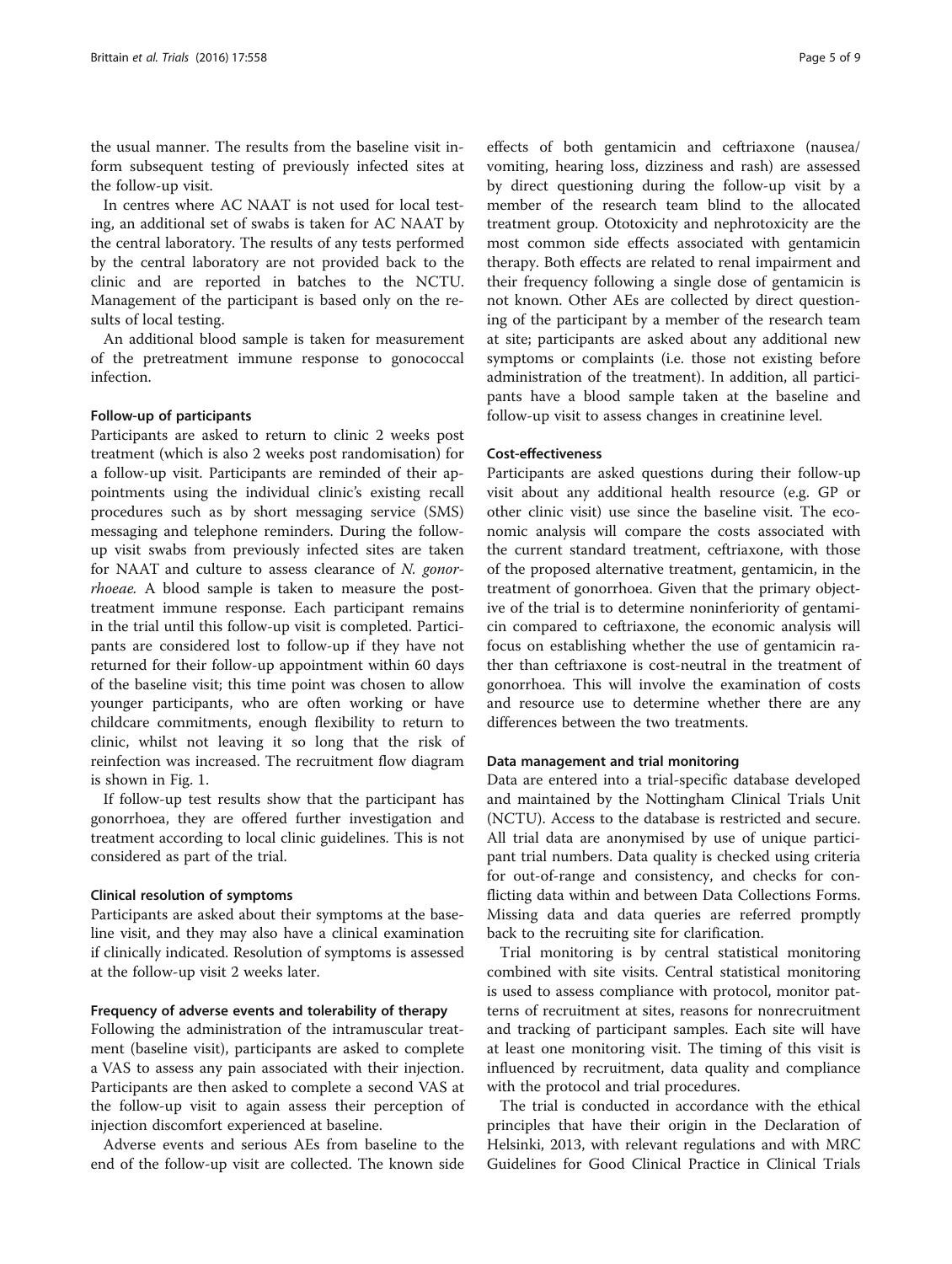<span id="page-5-0"></span>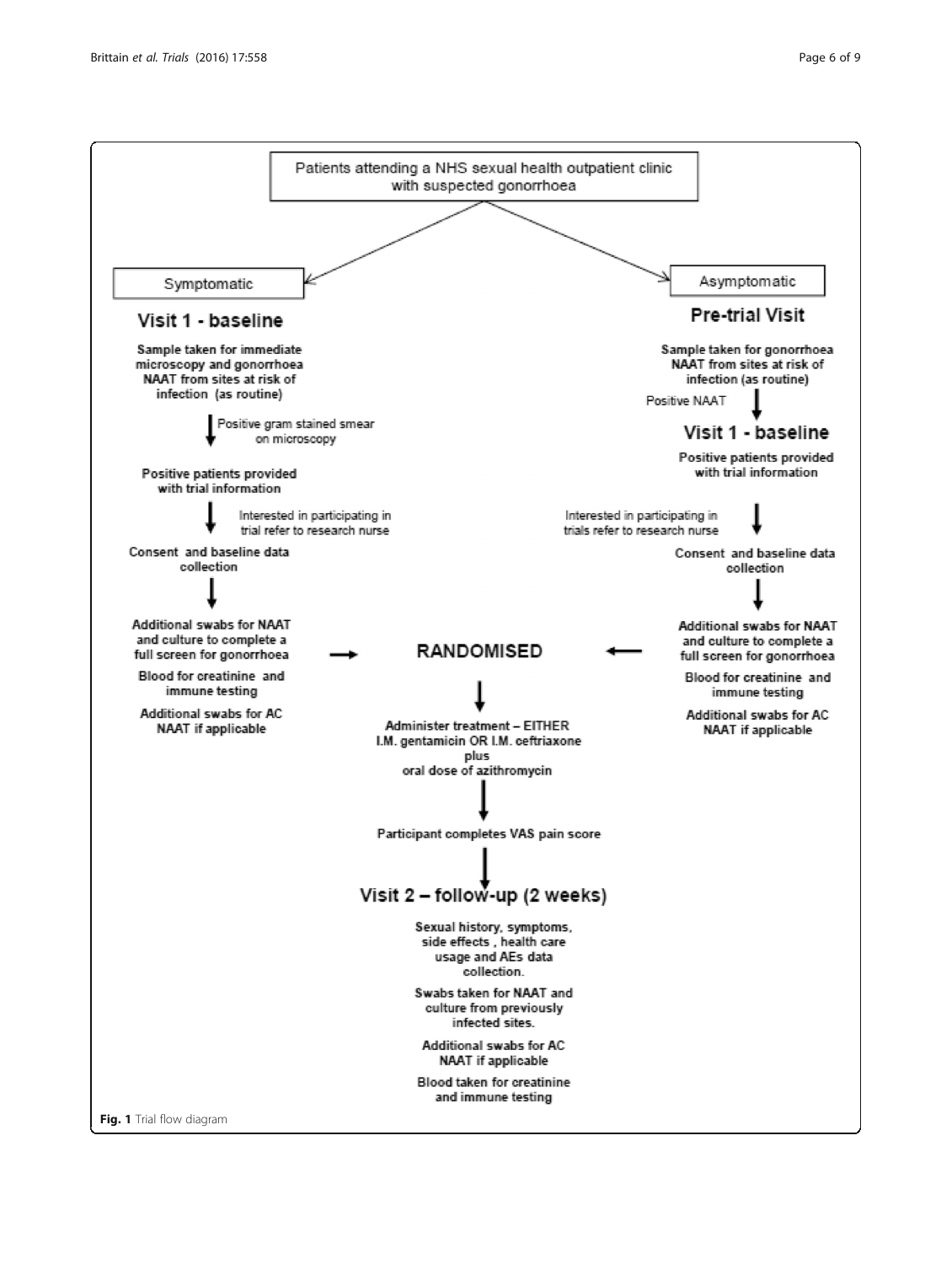which is based on International Conference on Harmonisation (ICH) guidelines for Good Clinical Practice (GCP) (CPMP/ICH/135/95) July 1996.

# Statistical analyses

Demographic and clinical measures will be compared between the randomised arms at baseline using appropriate descriptive statistics for continuous and categorical variables.

The primary approach to between-group comparative analyses will be by intention-to-treat without imputation of missing outcome data. Sensitivity analyses will be conducted to investigate the impact of missing primary outcome data, using simple and multiple imputation. Due to both interventions being single-dose administered immediately following randomisation, nonadherence with treatment allocation is expected to be low. Therefore, additional sensitivity analyses that aim to estimate treatment effect amongst those who have adhered with allocation are not expected to be required.

The evaluation of the primary clinical outcome variable will be performed using a general linear model for binary outcome adjusted by clinic site. The primary efficacy parameter comparing gentamicin with ceftriaxone will be the difference in the proportion of participants clear of infection at 2 weeks follow-up along with the 95% confidence interval. Gentamicin will be regarded as noninferior if the lower 95% confidence limit for the risk difference in confirmed clearance is −5 percentage points or greater.

Secondary outcomes will be similarly analysed using appropriate regression models dependent on data type, adjusted for clinic site and baseline value of the outcome variable if collected. These analyses will be considered supportive to the primary analyses.

To explore treatment efficacy by site of infection, for each of the three infection sites, we will separately estimate clearance by treatment arm along with 95% confidence intervals, rather than formally fit an interaction term for the seven different possible combinations of infection site in the regression model. Any suggestion of a differential effect according to infected site would require confirmation in future research.

The relationship between clinical effectiveness and MIC will be examined visually.

Safety and tolerability analyses will be descriptive. Frequency counts and percentages of the prespecified main categories of AEs will be presented by treatment arm.

All planned analyses will be described in the Statistical Analysis Plan which will be finalised prior to database lock and unblinding of the trial.

# Trial management and oversight

Day-to-day management of the trial is the responsibility of the Trial Management Group (TMG), which meets at least every 2 months and more often if required. Trial oversight is by an independent Trial Steering Committee (TSC). Safety of trial participants is monitored by an independent Data Monitoring Committee (DMC), which reports to the TSC. The trial is coordinated by the NCTU.

# **Discussion**

The G-TOG trial is designed to be a pragmatic trial which aims to reflect routine NHS clinical practice and thus trial procedures, as far as possible, mirror routine clinical practice. Careful consideration and training was given during the set-up stage of the trial to ensure that maintenance of the blind was both feasible and practicable at each participating site without causing any additional burden of work for site staff. An initial assessment of current practice was conducted to identify any potential problems at each site in concealing treatment allocation from both participant and the blinded site research team. This included suitability of the areas where treatment is administered to ensure adequate privacy from any blinded members of the research team. Nurses administering treatment are trained on the importance of provision of consistent information to all participants, regardless of treatment allocation. Treatment administered to trial participants is obtained from standard clinic stock, thus it was also essential to consider whether access to the storage areas for drugs could also result in inadvertent unblinding.

A key challenge for site staff in recruiting patients into the trial is the need to ensure adequate availability of GCP and trial-trained staff since the trial demands both a blinded research nurse/physician and an unblinded nurse administering treatment to perform separate roles during the initial clinic visit. This has meant training a larger number of staff than would ordinarily be required for a trial of this size.

The trial is designed so that participants, clinicians and researchers are blinded to treatment allocation. Whilst the primary end point of the trial is objective and so not subject to bias from knowledge of treatment intervention, blinding to allocation is necessary to minimise selection bias at recruitment and to ensure that ascertainment of outcome and assessment of safety is not biased by knowledge of the administered treatment.

Gentamicin is not currently recommended for use in the UK to treat gonorrhoea due to a lack of efficacy and safety data. The results of this trial will assess whether gentamicin is not clinically worse than ceftriaxone for the treatment of gonorrhoea, when resistance to current antibiotics leads to clinical failure. The trial will generate knowledge about the efficacy of gentamicin in the treatment of gonorrhoea, both at genital and nongenital sites, extend our knowledge of the safety of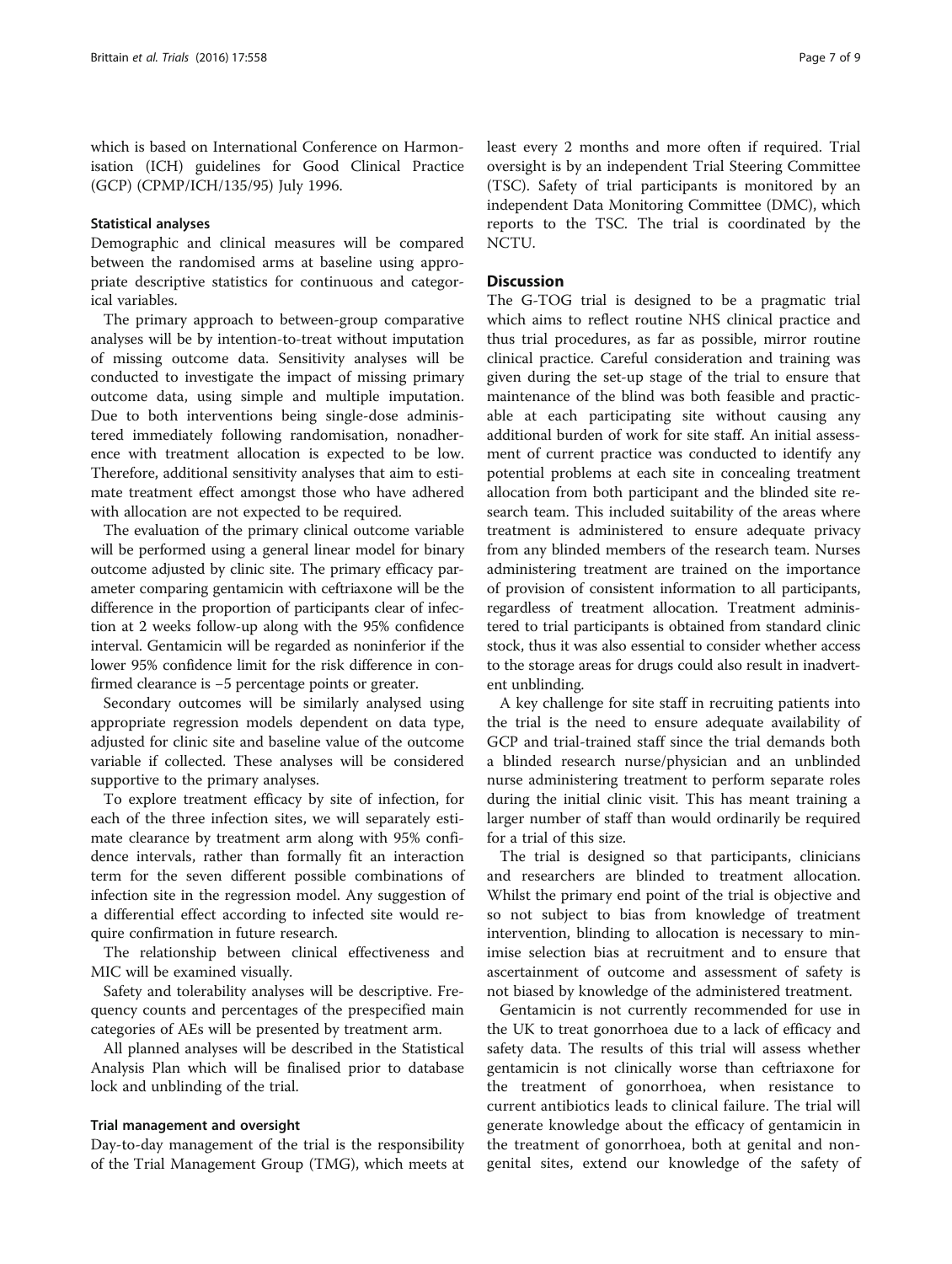<span id="page-7-0"></span>single-dose gentamicin therapy and provide data to correlate laboratory-based sensitivity testing with the clinical response to treatment (thus helping to calculate the MIC 'breakpoints' which can be used to predict from laboratory testing whether a patient will respond to treatment).

It is expected that the results of the trial will inform future guidelines on the treatment of gonorrhoea, influence policy recommendations on antimicrobial testing and surveillance, and assist developing countries in choosing evidence-based affordable gonorrhoea treatment.

# Trial status

Recruitment to the G-TOG trial commenced in October 2014 and is expected to continue until the end of October 2016. So far, 593 patients have been randomised (as of 11 July 2016). At the time of writing, thirteen sexual health outpatient clinics in England were participating in the trial.

## Abbreviations

AC: Aptima Combo; AE: Adverse event; BASHH: British Association for Sexual Health and HIV; BD: Becton Dickinson; CI: Chief investigator; DMC: Data Monitoring Committee; GCP: Good Clinical Practice; MIC: Minimum inhibitory concentration; MSM: Men who have sex with men; NAAT: Nucleic Acid Amplification Test; NCTU: Nottingham Clinical Trials Unit; STBRU: Sexually Transmitted Bacteria Reference Unit; STI: Sexually transmitted infection; TSC: Trial Steering Committee; UHBFT: University Hospitals Birmingham NHS Foundation Trust; VAS: Visual Analogue Scale

## Acknowledgements

The trial is sponsored by University Hospitals Birmingham NHS Foundation Trust and supported by the NIHR Clinical Research Network.

The authors would also like to acknowledge the following colleagues: Michelle Cole at the Sexually Transmitted Bacteria Reference Unit (STBRU), Public Health England, Colindale for collection and analysis of trial samples. Tracy Roberts at the University of Birmingham for providing health economics expertise to the trial.

Members of the Trial Steering Committee and Data Monitoring Committee. The following participating centres:

Whittall Street Genitourinary Clinic, University Hospital Birmingham NHS Foundation Trust. Principal investigator: Prof. Jonathan Ross

Ambrose King Sexual Health Centre, Barts Health NHS Trust. Principal Investigator: Dr. Liat Sarner

Burrell Street Clinic, Guy's and St Thomas' NHS Foundation Trust. Principal investigator: Dr. John White

Leeds Centre for Sexual Health, Leeds Teaching Hospitals NHS Trust. Principal investigator: Dr. Janet Wilson

The Hathersage Centre, Central Manchester University Hospitals NHS Foundation Trust. Principal investigator: Dr. Gabriel Schembri

Sexual Health Sheffield, Sheffield Teaching Hospitals NHS Foundation Trust. Principal investigator: Dr. Claire Dewsnap

Royal South Hants Hospital, Solent NHS Trust. Principal investigator: Dr. Raj Patel Chelsea and Westminster Hospital NHS Foundation Trust. Principal investigator: Dr. Michael Rayment

Brighton & Hove Sexual Health and Contraception Service, Brighton and Sussex University Hospitals NHS Trust. Principal investigator: Dr. Gillian Dean Coventry and Warwickshire Partnership NHS Trust. Principal investigator: Dr. Billakanti Kumari

Marlborough Sexual Health Clinic, The Royal Free NHS Foundation Trust. Principal investigator: Dr. Daniel Ivens

The Florey Sexual Health Clinic, Royal Berkshire NHS Foundation Trust. Principal investigator: Dr. Fabian Chen

Jefferiss Wing Centre for Sexual Health, Imperial College Healthcare NHS Trust. Principal investigator: Dr. Dawn Wilkinson

# Source of funding for authors

C Brittain, M Childs, L Duley, T Hepburn, G Meakin, A Montgomery and W Tan are all employed by the University of Nottingham. External funding for all authors on this project is funded by the National Institute for Health Research (NIHR).

# Funding

The G-TOG trial is funded by the National Institute for Health Research (NIHR) Health Technology Assessment (HTA) programme. The funder's reference for the trial is 12/127/10. The trial is sponsored by University Hospitals Birmingham NHS Foundation Trust (UHBFT). Standard NHS Indemnity applies.

# Availability of data and materials

Not applicable.

# Authors' contributions

JR is the chief investigator (CI) and conceived the trial. JR, CB, LD, AAM, TH, WT, JH and MC contributed to the design of the trial. JR acts as principal investigator at one of the participating centres. CB and GM are responsible for managing the trial from NCTU. AAM, TH and WT are responsible for the statistical analysis plan. All authors reviewed and approved the final manuscript.

# Competing interests

JR has received consultancy and speaker fees from Becton Dickinson. All other authors declare that they have no competing interests.

# Consent for publication

Not applicable.

# Ethics approval and consent to participate

Approval for the research was given by the Oxford C – South Central Research Ethics Committee (Ref: 14/SC/1030). NHS permission for conducting the trial was granted by the Research and Development (R&D) departments of all the participating trusts listed in the 'Acknowledgements' section of this report. Written consent was obtained from all participants.

# Department of Health disclaimer

The views and opinions expressed therein are those of the authors and do not necessarily reflect those of the Health Technology Assessment Programme, NIHR, NHS or the Department of Health.

## Author details

<sup>1</sup>Nottingham Clinical Trials Unit, Nottingham Health Science Partners, Queen's Medical Centre, C Floor South Block, Nottingham NG7 2UH, UK. <sup>2</sup> <sup>2</sup>University Hospitals Birmingham NHS Foundation Trust, Whittall Street Clinic, Whittall Street, Birmingham B4 6DH, UK.

# Received: 27 August 2016 Accepted: 5 November 2016 Published online: 24 November 2016

## References

- 1. Public Health England. Sexually transmitted infections and chlamydia screening in England, 2014. Health Protection Report 2015. [https://www.gov.](https://www.gov.uk/government/statistics/sexually-transmitted-infections-stis-annual-data-tables) [uk/government/statistics/sexually-transmitted-infections-stis-annual-data-tables](https://www.gov.uk/government/statistics/sexually-transmitted-infections-stis-annual-data-tables)
- 2. Public Health England. Surveillance of antimicrobial resistance in Neisseria gonorrhoeae. Key findings from the 'Gonococcal Resistance to Antimicrobials Surveillance Programme' (GRASP) and related surveillance data. 2014. [https://www.gov.uk/government/uploads/system/uploads/](https://www.gov.uk/government/uploads/system/uploads/attachment_data/file/476582/GRASP_2014_report_final_111115.pdf) [attachment\\_data/file/476582/GRASP\\_2014\\_report\\_final\\_111115.pdf.](https://www.gov.uk/government/uploads/system/uploads/attachment_data/file/476582/GRASP_2014_report_final_111115.pdf)
- 3. Moran JS, Levine WC. Drugs of choice for the treatment of uncomplicated gonococcal infections. Clin Infect Dis. 1995;20:S47–65.
- 4. Duncan S, Duncan CJ. The emerging threat of untreatable gonococcal infection. N Engl J Med. 2012;366(22):2136.
- 5. Group GRASP. GRASP 2010 Report: The Gonococcal Resistance to Antimicrobials Surveillance Programme. Public Health England. 2011. [http://webarchive.nationalarchives.gov.uk/20140714084352/.](http://webarchive.nationalarchives.gov.uk/20140714084352/)
- 6. Unemo M, Golparian D, Nicholas R, Ohnishi M, Gallay A, Sednaoui P. Highlevel cefixime- and ceftriaxone-resistant Neisseria gonorrhoeae in France: novel penA mosaic allele in a successful international clone causes treatment failure. Antimicrob Agents Chemother. 2012;56(3):1273–80.